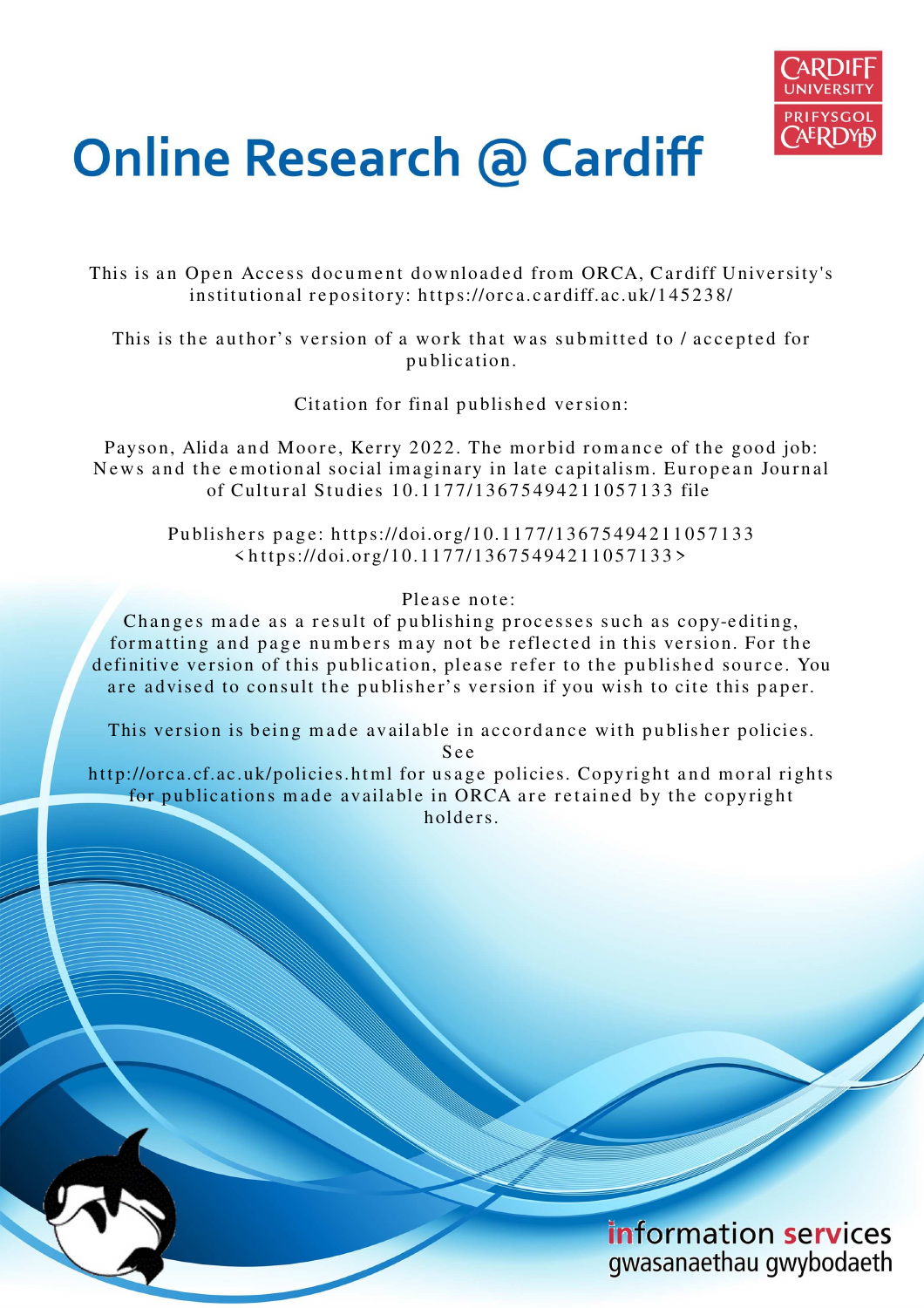### **The morbid romance of the good job: news and the emotional social imaginary in late capitalism**

# **Alida Payson Kerry Moore**

# **Abstract**

The question of how to identify and secure 'good' jobs has long confounded researchers, politicians, and workers alike, and seems only to have intensified post 2008 recession and with the Covid 19 pandemic. Indeed, late capitalism seems to be defined by a widening disconnect between the optimism of economic indicators and the grim reality of many people's everyday working lives and livelihoods (Adkins 2018; Blanchflower 2019; Wacquant 2009). Yet hope that good jobs will guarantee a good future stubbornly persists, with profound consequences for public investments of all kinds. Research on the social imaginary has explored how common-sense ideas come to grip us through discourse (Laclau & Moufe, 1985). At the same time, research into the politics of emotion and affect has demonstrated how public feelings like hope might attach us to (and entrap us in) particular economic circuits and futures. However, scholars in these fields have not adequately addressed how emotion shapes the social imaginary in everyday discourse. Yet understanding how emotion might form specific social imaginaries of 'good jobs', and attach publics to them, is vital to understanding how and why we keep deeply investing in economic systems that injure our wellbeing, equity, and environment. Here, we address this gap by tracking feelings, figures and metaphors in a case study of news about jobs in a moment of crisis. We theorise what emerges as a 'morbid romance', a romantic, gendered, mythical ideal of good industrial jobs and good entrepreneurship that is always haunted by a morbid awareness of the threat of job loss, bad jobs, and post-industrial death. Beyond our case study, as the pandemic produces profound shifts in working lives, we argue that the morbid romance of the good job can help us to understand the structure of feeling and social horizon of late capitalism.

### **Keywords:** Emotions, Austerity, Employment, News, Discourse analysis

'Good' and 'bad' jobs have long gripped social, political, and academic attention, and the widespread and protracted 'degradation of work' has only intensified post-2008 recession and through the global pandemic (Braverman, 1974; Kalleberg, 2021). 'Bad' work appears endemic to late capitalism – materialising as 'underemployment, unemployment, wagelessness, wage repression, in-work poverty, crises of livelihood, precariousness, and emptied-out futures' (Adkins, 2018, p. 1). Substantial research connects good work to good health; bad work or no work, in contrast, with poverty, illness and early death (Wadsworth et al., 2010, p. 9). Indeed, late capitalism seems to be defined by a widening disconnect between the optimism of economic indicators and the grim reality of many people's everyday working lives and livelihoods. Despite this unsettled status, good jobs often figure in public discourse as a tonic for past damage, as well as a charm for a good future. Hope that good jobs will guarantee a good future has profound consequences for public investments of all kinds, captivating immense political and economic resources (see, e.g., the International Labour Organization's 2030 Agenda for Sustainable Development, or the European Commission's 2019 commitment to 'create more and better jobs' (Adamson and Roper, 2019, p. 551)). This persists even as critics point out that work might not solve social problems, but instead exacerbate and propel issues of widespread impoverishment and inequality (Adkins and Dever, 2014). Despite these contradictions, the political, social and emotional power of the 'good job' persists as an idea, a figure in the social imaginary, in ways that remain poorly understood.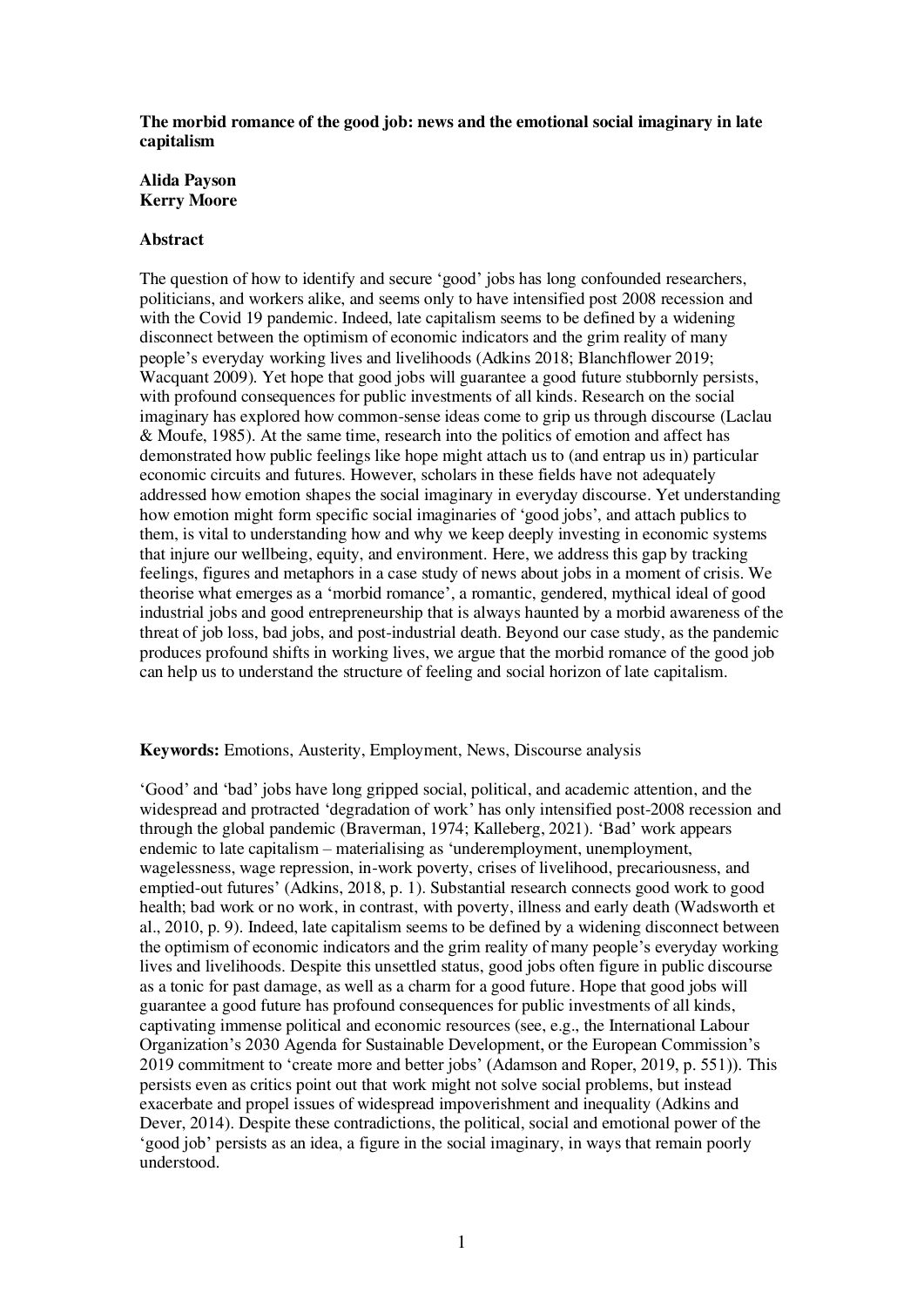In this article, we track emotion in everyday news discourse about jobs at a time of political and economic crisis and reckoning, in order to theorise an 'emotional social imaginary' under late capitalism (what we call the morbid romance of the good job), to help us understand how and why we keep deeply investing in economic systems that injure our wellbeing, equity, and environment. In Wales, the site of our case study, deindustrialisation, rising levels of insecure, dead-end, and low-paid work, along with unprecedented austerity-driven cuts, mean almost a quarter of all people, and 40 per cent of children, live in poverty (Barnard, 2018). Our material comes from a content analysis research project exploring narratives of poverty in which problems with work (job losses, low wages, immobility, precarity, zero-hours contracts, and in-work poverty)<sup>i</sup> dominate every other poverty-related topic (Moore et al., 2018). These jobs stories, moreover, ring with feeling, figures of speech and of myth, and evocative metaphors, such that jobs emerge as a sore collective concern, and command public investment<sup>ii</sup> in ways that seem both counterintuitive and poorly understood. To theorise these observations, we develop research on the social imaginary, or how common-sense ideas come into view and come to grip us through discourse, as well as how public feelings like hope might attach us to (and entrap us in) particular economic circuits and futures (Berlant, 2011).

We focus on a moment in 2016 when political reckoning over the future (an election and the EU Referendum) converged with mass redundancies in the steel industry and retail, with 12,000 jobs lost after the collapse of retailer BHS (British Home Stores), and 8,000 jobs threatened by the Tata Steel crisis in Port Talbot, South Wales, UK. But our focus could just as well have been 2021, when Brexit has confounded supply chains, and the collapse of Greensill Capital has again threatened thousands of jobs in UK steel. Further, while embedded in a specific place, our case study offers a useful example of emotional discourse about jobs that in fact resonates past Wales, across Europe, and beyond (Adkins, 2018, Kalleberg, 2016; Wacquant, 2009). Indeed, populist election results from 2016 on have been linked to 'a global pattern of response' to the precarious conditions of late capitalist life, an attempt to find 'protection' from the worst effects of globalisation (Pettifor, 2017, cited in Wahl-Jorgensen, 2018: , p.767). Around the world, the 'good job' is an object of continued political fervour, especially as the Covid-19 pandemic shifts what work is considered secure and of value (Kalleberg, 2021).

So, while we focus on a specific, dramatic case study of how news discourse treats jobs, mass redundancy, and precarity, this refracts much broader critical and political questions about work and livelihoods under post-crisis capitalism, and the politics of emotion in public discourse. Our aim is not to delineate the emotional 'reality' of working life, but rather to demonstrate how discourses surrounding work are invested with emotions that shape both how 'good jobs' are understood and 'the kinds of futures that are imagined in the new age of austerity' (Berlant, 2011; Coleman, 2016, p. 83). We focus on how feelings of morbidity resonate in the coverage in fears surrounding 'bad jobs', mass redundancies, and the legacies of damage already inflicted upon communities by industrial collapse. We contend, however, that it is in the articulation of such morbid feelings with romantic fantasies of renewal that meaning is really secured for the emotional social imaginary of the 'morbid romance'. We argue that the narrative of the 'good job' moves as an important emotional social imaginary, which we term 'morbid romance,' because of its gendered mythological allure and promise of a happy ending, yet one always already sedimented with the threat of fatalistic decline, a feeling that things (for ordinary people) do not end well. Our concern is critical as well as descriptive: taking discourse as both a source of normative political pressure and as shifting and contested, we explore how different stories about livelihoods open up and close down different, broader imaginations of the future.

#### **Analysing moods of late crisis capitalism in news**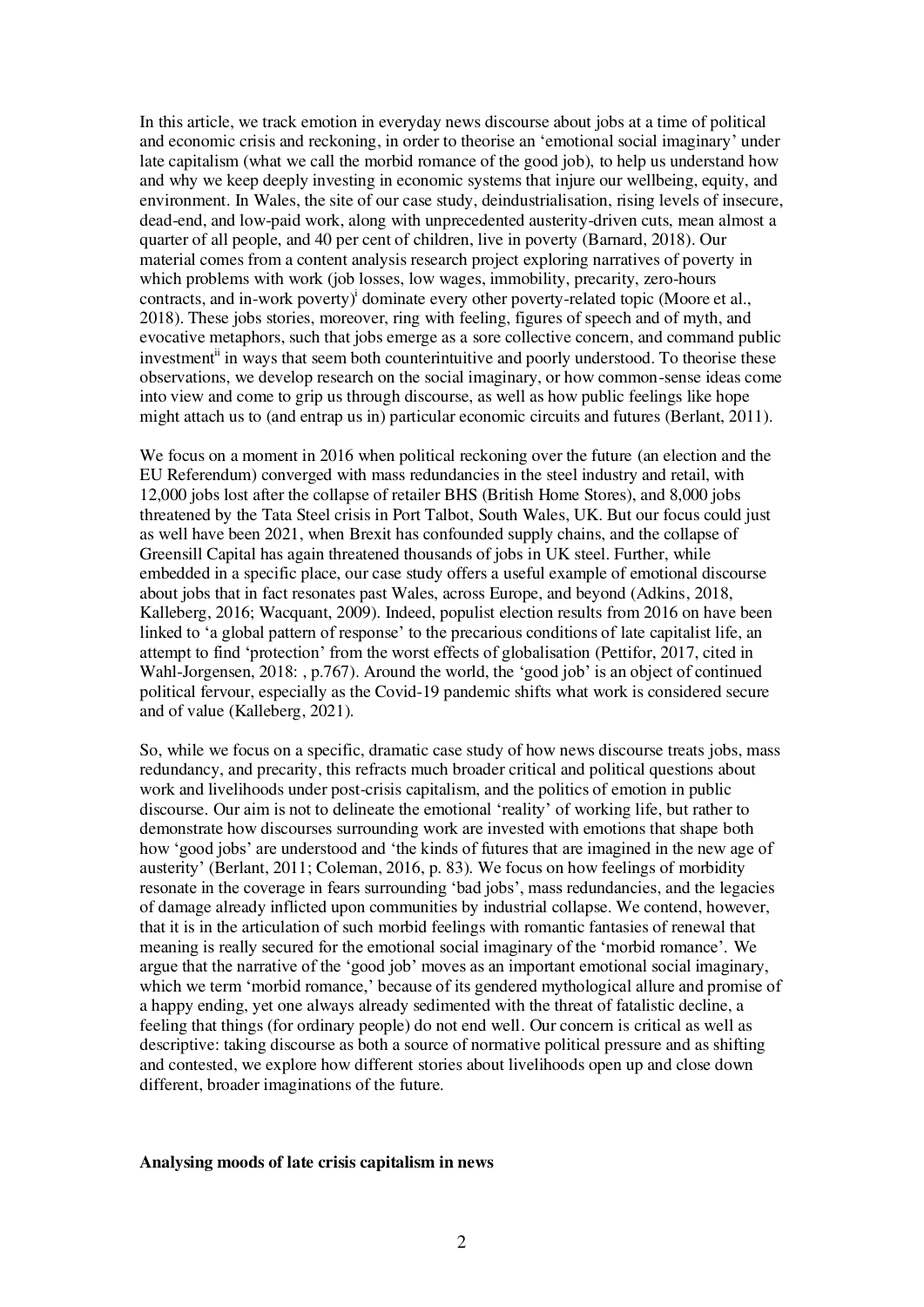By invoking 'social imaginary', we begin from a position where the social is understood as a discursive, open and inherently political realm, where identities and subject positions are unstable and conflictual, and where social order is never finally 'fixed' but secured partially, through hegemonic struggle (Laclau & Moufe, 1985). 'Social imaginary' plays a key role in the production of social order, as a mythical construction that has come to stand as the only possible social order (rather than as one possibility among alternatives) (Smith, 1994, p. 174). Particular to time and place, a social imaginary, then, refers not to the expression of a specific political demand, but, as philosopher Cornelius Castoriadis notes, to 'the organizing patterns that are the conditions for the representability of everything that the society can give to itself' (Castoriadis, 1987, p. 143, cited in Dobbernack, 2010, p. 151). Social imaginary is, in Laclauian terms, a 'horizon . . . [that] structures a field of intelligibility' (Laclau, 1990, p. 64), located between the impossibility of fixed meaning and the work of meaning-making.

So, whilst the 'social imaginary' serves as a 'background' to the action of social experience, it is also more than this. It functions as a vision of the social order that symbolically (and continuously) organises the ideas that can be articulated as 'common sense' and the subject positions, demands and social relations that are understood as 'legitimate' (Laclau, 1990). As such, social imaginary has been understood as constitutive and socially powerful, 'a project that agents are invested in, "gripped" by and derive pleasure from' (Dobernack, 2010). A social imaginary is the articulation of myth 'inscribed' with 'a fullness', which in 'reality', the existing social order is failing to deliver. As such, in situations of social and economic crisis, myths can be disruptive, offering 'an alternative to the logical form of the dominant structural discourse' (Laclau, 1990, p. 62), and challenging the existing social order, as 'a space where demands can be articulated and related to forms of desirable social life' (Dobbernack, 2010, p. 152). We suggest that local journalism – produced by and for the people of a specific imagined community – is a useful object of study to investigate social imaginaries because it tends to produce a 'journalism of consensus', or common sense, and to involve public feeling (Wahl-Jorgensen, 2005; 2018). Yet while these references to 'desire' for and 'pleasure' in the social imaginary touch on emotion, debates to date have tended to focus on the 'sense' of common-sense ideas, the structure and logic of public discourse, while leaving the role of emotion something of a cypher.

We argue that the myths of a social imaginary in fact take much of their political and social force from how they cathect public feeling. Affect scholars have long argued that social and political life can only be understood by attending to emotion, especially how public feelings shape shared political attachments and futures (Ahmed, 2004, 2014; Berlant, 2011; Cvetkovich, 2012; Stewart, 2007; Wetherell, 2012; Williams, 1977). Understanding collective meaning-making requires theorising how, as Sara Ahmed (2014, p. 10) argues, emotions circulate among people, and so 'create the very surfaces and boundaries that allow all kinds of objects to be delineated' and made meaningful. Further, public emotions, or 'structures of feeling', as Raymond Williams (1977, p. 132) puts it, have real effects: they 'exert palpable pressures and set effective limits on experience and on action'. For these scholars, public emotions – such as pessimism, hope, anger, 'smokestack nostalgia' (Strangleman, 2013) – not only energise certain political plotlines, but animate collective attachments to particular objects, like jobs.

Bringing 'emotion' to join the social imaginary thus helps articulate how it might be that a discursive construction like the good job might 'make us "do things", move us, connect us to things, but which can also overwhelm us' (Skeggs and Wood, 2012, p. 134). At the same time, the concept of the social imaginary helps to bridge the distance between the embodied or relational aspects of emotion and discourse, especially everyday discourse like the news (Wetherell, 2012). While research on the news has often ignored how emotional news discourses shape politics and public opinion (Wahl-Jorgensen, 2018, p. 768), we argue that news offers one key discursive site where the 'grip' of the social imaginary can be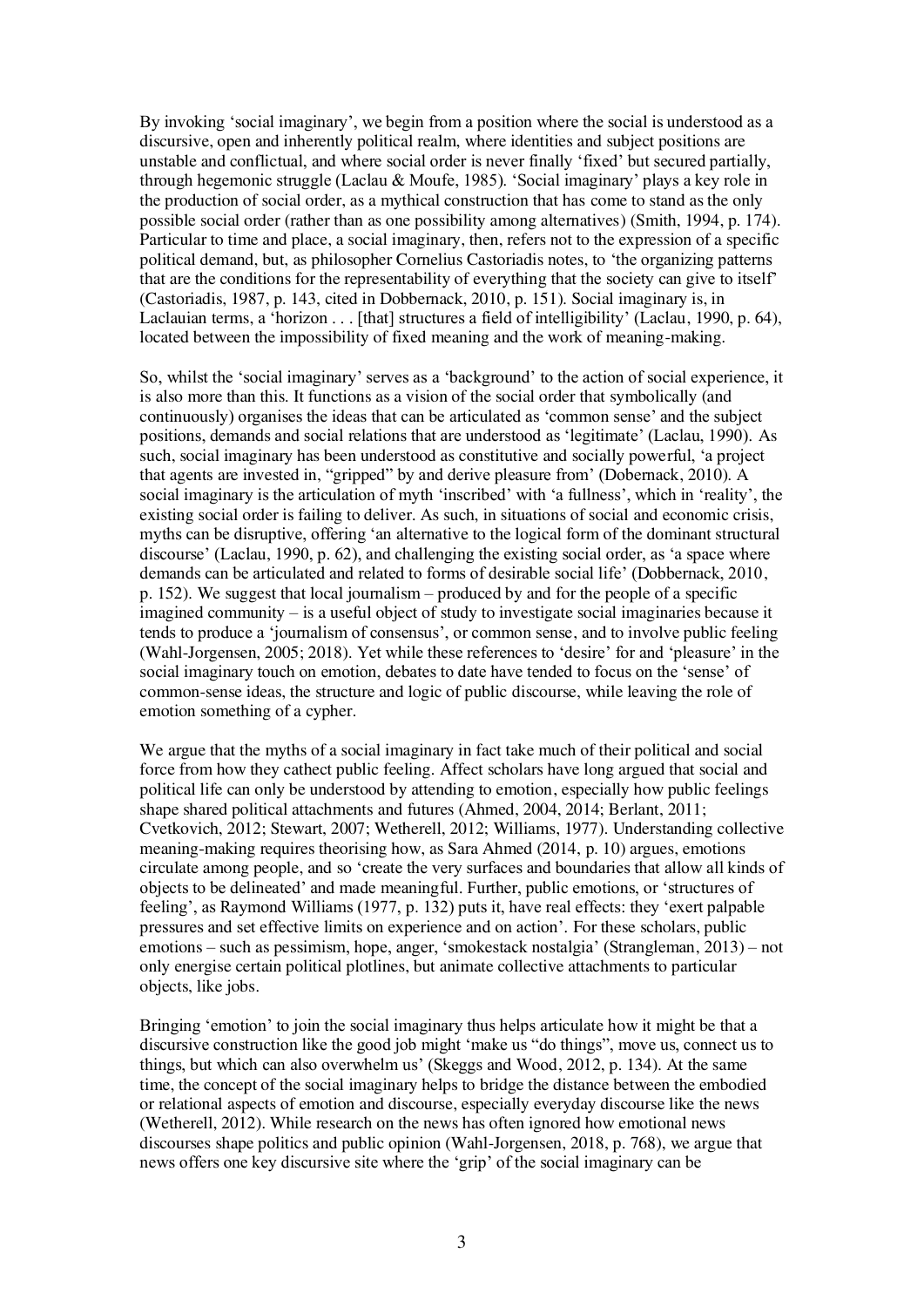meaningfully examined, located in the mythical narratives that sustain or challenge emotional investments in late capitalism.

Mapping patterns of emotion in coverage of problems with jobs in the news media in Wales in the spring and early summer of 2016, we identify romantic investments in 'saving' certain good jobs mixed with a morbid fatalism about the future. In attending to such contradictions, we develop the work of Berlant (2011, p. 3) on 'cruel optimism', her description of the way we invest in the promise of something – such as diet culture, 'meritocracy', the idea of 'life as a project of adding up to something' – even as that promise 'frays' and 'dissolv[es]', and even as going after or clinging to that promise might at the same time entrap and harm us (Coleman, 2016). For our argument here, tuning this theory, the morbid romance of the good job is a similar trap: a trap where morbidity is a haunting terror of (very real) social death, and romance an effort to mask that terror with a beloved object, the good job, which holds out hope for a happy ending, the good life.

In developing the morbid romance as a particular public feeling, we join a growing body of scholarship that examines how emotion laid down over generations erupts into political drama in the present in ways that are not well understood (Reay 2005; Bright 2016). In deindustrialised coal-mining communities in the North of England, N. Geoffrey Bright (2016, p. 143-4) has described an affective 'social haunting' of the past as an – often futile – fight, 'a kind of "ghosted" affective atmosphere' that erupts into moments of 'vivid, carnivalesque resurgence'. These scholars argue that the past refracts the present as a powerful but still poorly registered signature of many post-industrial communities, the 'affective sedimentation' of generations of class oppression (Bright, 2016; Reay, 2005). Expanding on this scholarship, we draw attention to the 'romantic' elements of news narratives offering phantasmatic (harmonious or hopeful) futures within a dominant late capitalist imaginary. We are concerned primarily with what we identify as 'morbid' elements of news narratives, which signify social death as proximal to post-industrial working lives, and as a terrifying 'morbid' threat located in the absence of 'good jobs' through the failure to address the decline, collapse or necessity to recreate romantic narratives.

### **Method**

Our case study covers a moment of crisis and public reckoning over the economy and the future: a sample of news in Wales from April-July 2016, a period of dramatic job crises in industry and retail, an election and a referendum. Our analysis focuses on the emotional and figurative discourse surrounding jobs in a sample (n=300) of evocative jobs stories drawn from our previous study of poverty news narratives  $(n=1498)$  (Moore et al., 2018).<sup>iii</sup> We began by revisiting every story in the original corpus of poverty coverage (n=1498) to select stories which either: 1) focused on one of three significant news events about job losses and insecurity; 2) addressed a job-related problem as the central, often headline focus of the story; or 3) profiled people who had been unemployed. We analysed this subset of 300 job-focused stories for themes in the metaphors and figurative language, such as 'dying town', 'new dawn', 'rescue' or 'collapse', and for references to emotions, such as uncertainty, hope or fear. From these, we distinguished three thematic narratives – the nostalgic romance of industrial work as good men's work, the 'morbidity' of job loss and bad jobs, and the fatalistic romance of Knights of industry (and working women) as entrepreneurial heroes – and chose a subset of example stories on these themes. Contextualising each of these three thematic narratives in economic and cultural history of the location of our case study, Wales, we suggest that it is through this specificity that it is possible to see how a myth – like the morbid romance of the good job – might in fact resonate and travel in other contexts.

We consider how this discourse operates across three thematic sections: first, a romantic love story of industrial communities with industrial jobs as a source of pride, collectivity,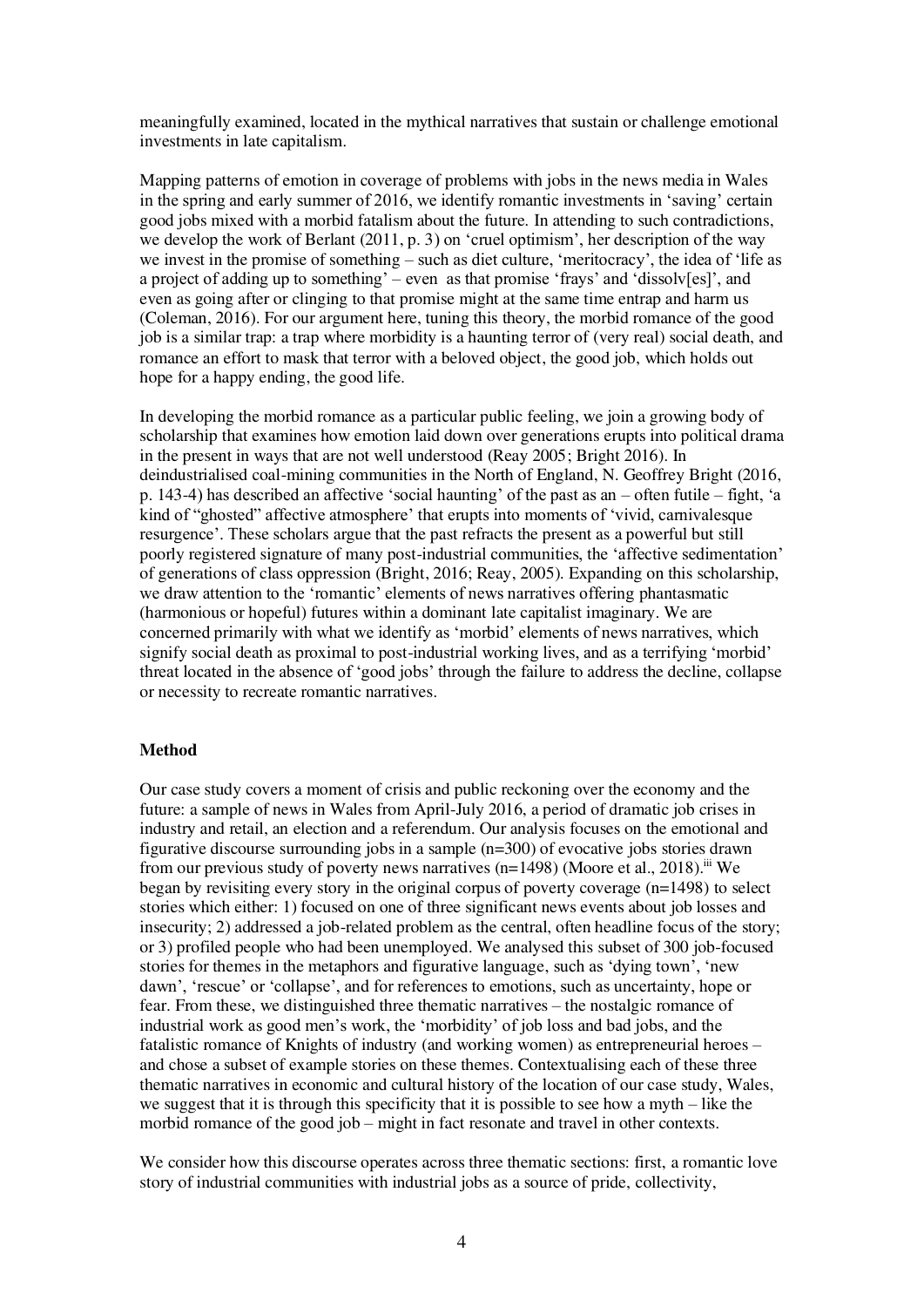masculine heroism, and life itself; second, the morbid haunting of feminised, post-industrial places by social death and the fatalistic awareness that the past will repeat itself; and third, the complicated, morbidly romantic promise of the billionaire Knights and mumpreneurs who promise rescue and hope, always-already tinged with failure.

### **The morbid romance of the good job in late capitalism**

# **1. Part 1: The romance of 'Save Our Steel' and the gendered mythology of industrial work**

The Port Talbot steel crisis unleashed powerful emotions rooted in industrial identity and history around 'our steel', community, and working men's fellowship. In an emergency session of the Welsh Senedd called to rescue the steelworks, as reported in *The North West Daily Post* on April 5, Carwyn Jones, then leader of the Labour Welsh Government, claimed 'We are driven not just by sentiment'. Yet sentiment – deep feelings of 'passion', 'fierce pride', 'fellowship', togetherness – surges through the steel crisis discourse. As Port Talbotborn actor and activist Michael Sheen emphasized in a June 2016 documentary for *BBC One*, 'Walking around and meeting the people working in here you can tell there is a real sense of massive pride and a real sense of family. You get a real sense of camaraderie and the fierce pride in what they are doing.' Indeed, in one photograph, we see the vast walls of the warehouses emblazoned with tall blue lettering: 'The Pride and Passion of Welsh Steelmaking'. The feelings are 'real': the steelworks form the 'heart of the community', a 'North Star' around which the life of the town revolves, as Sheen expains. We theorise these passionate feelings as a romance: a gendered love story of a community with 'good' industrial jobs of the past and the present, jobs that make good men, good fellowship, and thereby good lives.

The romance of heavy industry builds on more than 200 years of mining and manufacturing in Wales, a history that binds industry closely to Welsh national identity (Dicks, 1999; 2008). The 19<sup>th</sup> century in Wales saw coal, iron and steel production boom to fuel Britain's industrial and imperial expansion, and the dangerous labour of heavy industry, as well as the strife of brutal strikes and labour disputes, bonded localities together for survival. Generations of struggle forged a romantic myth of industrial community with powerful existential stakes (Dicks, 1999; Strangleman, 2013; Walkerdine, 2010). In this romantic myth, industrial community is not only the source of deep feelings – 'loyalty, friendship, sympathy, generosity, and solidarity' (Spence and Stephenson, 2009, p.77) – but of collective life itself (Walkerdine and Jimenez, 2012: , p. 279; Stroud and Fairbrother 2012). One *WalesOnline* story, for example, praised a popular volunteer-run gym in former mining and steeltown Ebbw Vale for its communitarian ethos, based in a building constructed in 1935 by deducting 'one penny from [miners] weekly salaries'. The steel is 'ours', a source of belonging. Closing the steelworks in Port Talbot would, as in other places similarly forged by industrial expansion and collapse, 'ruin' these communities (Bright, 2016; Strangleman, 2013).

The romance of the steelworks in this news also appears as a gendered myth of 'heroic potency' (Munt, 2000, p.10) around men in heavy industry and their families. In the news coverage, the 'local boys' – a mass of stoic steelworkers, almost entirely all men – protest side-by-side behind banners for the 'Unite' union. To 'Save Our Steel' is to save good men's fellowship: as a plant worker named Stuart Jones put it, in a *WalesOnline* piece 11 July 2016, "It's all local boys in there who go out.  $\ldots$  It's just a bond we got in there like – it's part of the community". Another headline from April 8 in *The Western Mail* reads 'Little girl's' impassioned plea to politicians to save her father's job'. As the 'little girl,' Neve McQuaide, age 9, explains, 'if you don't save the steel, I will be very, very, very sad and my family will be upset too'. It would also save the future itself: Neve worries that a future without the steelworks will be worse, a future where 'there's nothing here' for her, a 'little girl'. Her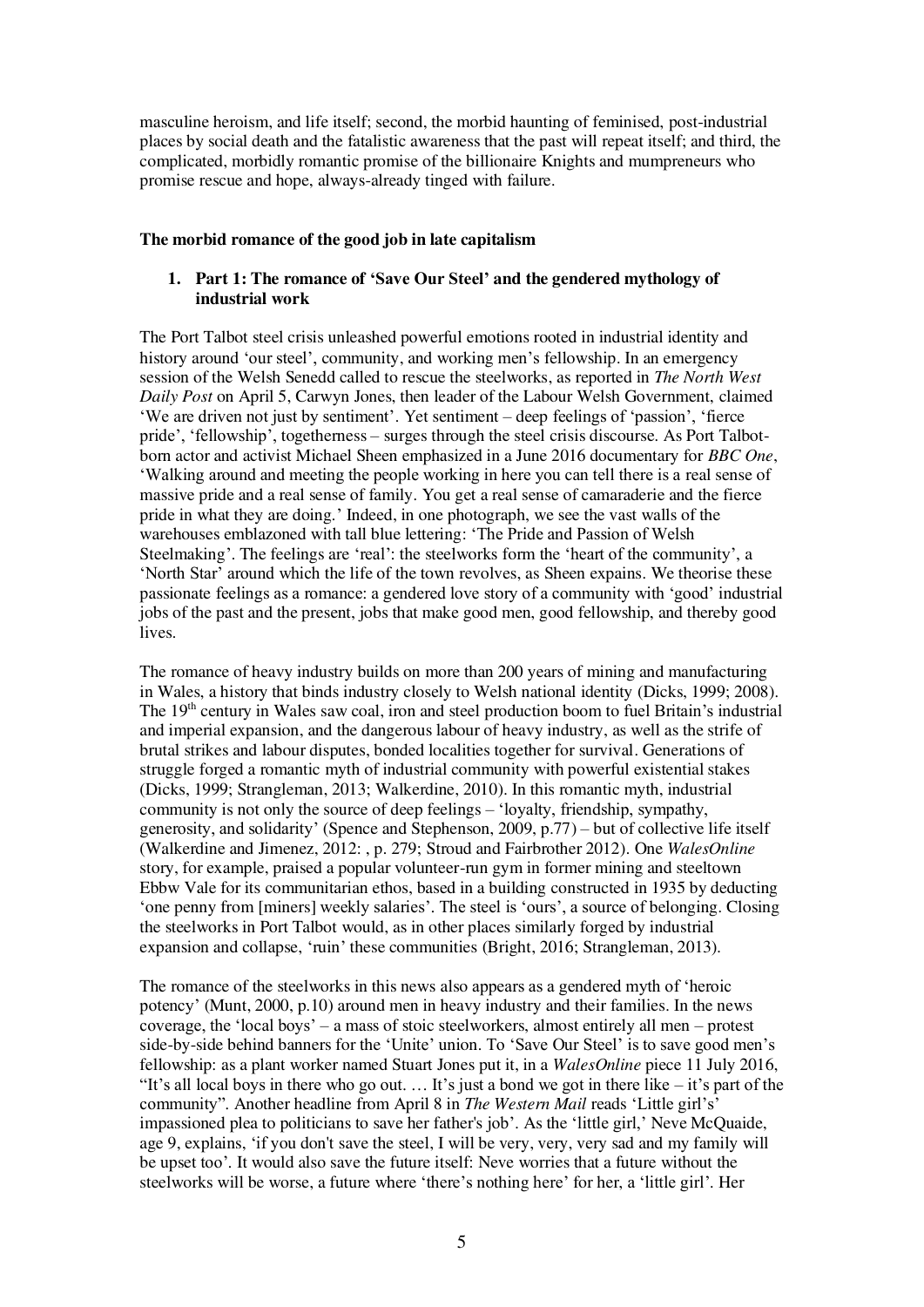words 'went a bit viral', as her father put it, cathecting collective feelings of attachment and worry, and recruiting investments from government and financiers. This pattern of investment in response to precarity stretches across economies around the world, where native, white men have benefited most from labour protections and 'thus have experienced the biggest loss in privilege as these labour protections have been eroded' (Kalleberg, 2021, p. 115).

In these stories of crisis, we trace a powerful romance – a collective love story reflected in the passion and pride in industrial jobs as beloved objects, in the community of past and present industrial towns, and in the heroic men who work in them. Yet, as we elaborate in the next section, in an emotional social imaginary of a post-industrial place scarred by struggle and facing austerity, these mythologised, beloved jobs are also always tinged with threat – threat of loss, of repeating past damage, and of social death (Walkerdine and Jimenes, 2012). Bust has always followed booms of extraction here, such that Wales has the dubious honour of being both the first industrial nation and, in the South Wales valleys, the first site of postindustrial regeneration (Dicks, 2014, p. 959). The existential threat faced by Port Talbot is therefore troublingly familiar: endangered by a 'remote Indian conglomerate', 'our steel' in Wales threatened by 'out there', a globalised world where steel manufactured in China is 'cheap' and 'shoddy' stuff, 'dumped' into the 'tip' of European markets. To lose the steel jobs would break the heart of the 'industrial heartland'. Theorising this familiar existential threat as morbidity, in the next section, we explore how the morbid lurks in and disturbs these romances to create the coupling of morbid romance.

### **2. Morbid moonscapes and Charity Shops**

Morbidity is articulated with jobs in this news discourse, we argue, through metaphor. Metaphorical language in these stories connects jobs like those in the Port Talbot steelworks with pride and vitality, fellowship and family, hope and futurity. The loss of steelworks jobs, in contrast, would bring descent, decline, and literal morbidity. Job loss brings 'ruin', 'decay', 'demise'. It stirs up collective 'worries', 'uncertainty', 'fears and doubts', and 'anxiety', a fear of collective death, and that there will be 'nothing here'. Wales without these jobs, as a letter writer points out, would be an 'industrial graveyard'. In broader coverage of jobs, businesses shut down, close down, and collapse, in physical processes beyond any one actor: 'Hundreds of jobs lost as the door shuts on BHS', as *ITV* news put it on June 2, or 'warning that Welsh Steel industry could be "hoovered up" and closed down,' from *WalesOnline* on July 13. Instead of abstracted words like redundancy, jobs are 'cut' or 'lost', figuring unemployment as a visceral injury and a source of grief.

This threat to industrial communities is figured as a mood of social, emotional, and even literal death. The potential morbidity of job loss ricochets through the coverage: a headline in the Western Mail on April 6, for example, explains that Port Talbot churches were open to offer 'aid, food and prayers' and pastoral care to anxious steelworkers and their families, while another in *WalesOnline* on 21 April read, 'People worried about job losses as a result of the steel crisis are urged by the Samaritans to seek help'. The psychic and social morbidity of mass redundancy is further articulated as a 'grim' and 'heavy' collective atmosphere, Michael Sheen described it in *WalesOnline* on 8 June: 'with further government "austerity" cuts in the pipeline, the future of the steelworks hangs over [Port Talbot] heavy and threatening indeed'. Finally, job loss and deindustrialisation produce literal and embodied morbidity in this coverage: as *ITV Wales* news on 1 June noted, in the 'unhealthiest part of UK… problems come from poverty or aftermath of heavy industry', as people suffer worse physical and mental health, die younger, and are twice as likely to be living on disability or incapacity benefits in these places.

Further, through references again and again to 'decayed' or 'dying' towns, job loss threatens to turn entire towns into feminised nothings. This is the 'worse' future steelworker's daughter Neve imagines, a town of 'nothing' in which she has no future: 'We have all charity shops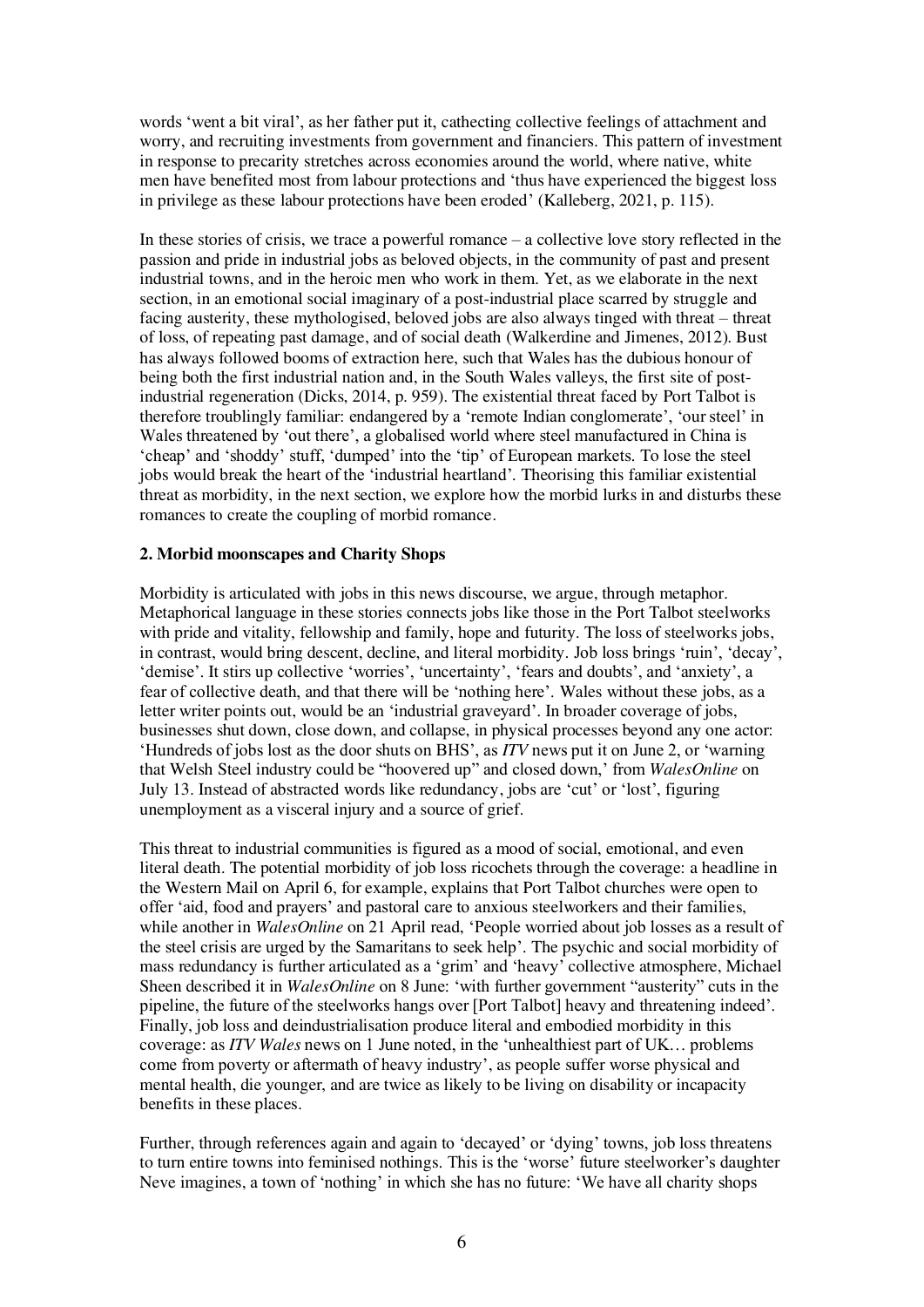and we need to make sure people have other jobs to go to. I wanted to grow up and live in Port Talbot but now I think there's nothing here'. The spectre of 'dying' places Neve imagines appears repeatedly throughout the news coverage: the future, a letter to the editor laments, will be 'a nation of tanning studios and charity shops', with high streets, according to a different letter writer in the *South Wales Echo*, 'sadly…now occupied by charity shops, fast food takeaways, betting shops, pound stores and so on'. Charity shops in particular signal the feminized post-industrial future as spaces where volunteers and low-waged workers – the vast majority of whom are women – sort, clean and sell other people's cast offs, with clear associations with the home, the leaky, abject body, and with death (Gregson and Crewe, 2000; 2003). While researchers argue for the social benefits of charity shops as sites of mutual care, creative remaking, and community (Edwards and Gibson, 2017), they appear in the news discourse as a symptom of the abjection of a post-industrial economy.

Still other stories outline the injuries of feminised 'bad jobs'. Scholars have long noted how deindustrialisation brings with it low-paid, feminised work in caring professions or 'on the till' in retail, warehouse centres, or call centres (Dicks, 2008; Walkerdine and Jimenez, 2012), and local news stories reflect these concerns. The stories refract deep economic shifts that mean an uneven but 'dramatic growth of insecurity' (Kalleberg, 2021, p. 115). A *Western Mail* report on May 4 on school support workers, who are 28 times more likely to be women than men (Ifan and Siôn, 2019, p. 43), describes high workloads, 'low pay, stress and a lack of opportunities' and widespread 'stress, anxiety or depression'. A second story in the *South Wales Argus* on May 2, reported on a sharp rise in complaints in 2015-2016 of discrimination and 'unfair treatment' at work for pregnant women and new mothers, including 'cuts in hours, being put on zero-hours contracts or even forced out of their job'. Still another story from the charity Gingerbread focused on the employment anxieties of single parents, 90 per cent of whom are women, facing punishing new Welfare Reform and Work Act 2016 work requirements. Stories like these enumerate the emotional and embodied injuries of the kinds of 'bad jobs' that infiltrate post-industrial economies. Enfolding with other forms of morbidity, the emotional and bodily damage of these 'dying towns' and 'bad jobs' haunts attachments to the strong steel communities and 'good jobs' for good men which are their others.

The news offers a third subtle but powerful valence of the morbid too: past industrial collapses figure as 'uncanny' forewarnings, bringing a fatalism that the past will repeat itself. This is morbidity in the sense of morbid irony, that feeling of 'unhappy coincidence' when the past seems to foreshadow and foreclose the present. First, for example, April 2016 marked a heavy metal and arts festival, with videos of desolate industrial 'moonscapes', to remember steelmaking in Ebbw Vale. The artist who organised the festival commented: 'I'd rather this event wasn't given such stark relevance by the prospect of more steelworkers and their families facing an uncertain future, but the unbearable prospect faced by the Port Talbot community actually happened here in Ebbw Vale'. What's more, the news catalogues a litany of 'parallels' between past and present events: the miners' strikes and pit closures in the 1980s; cyclic mass redundancies and sell-offs at British Steel; and the abrupt closure in 2002 of two other large steelworks in South Wales, Allied Steel and Wire and Corus Plc. In fact, Corus plc in Ebbw Vale shuttered abruptly despite protests, union, and government action, leaving more than 2000 people out of work, and leaving the town, according to The Guardian in 2017, one of the most impoverished places in Europe. In an April 7 *WalesOnline* feature, 'A former Cardiff steelworker…warned [Port Talbot] steelworkers faced a devastating blow' in the loss of and protracted fight for their pensions.

These references to feelings – 'unhappy', 'unbearable', 'devastating' – refract a morbid dread that Port Talbot's fate will repeat the past. In conceiving of this last aspect of morbidity, we develop the work of N. Geoffrey Bright (2016, p. 143-5), who describes a similar 'social haunting' by the past in former coal mining communities in the North of England. Bright identifies 'a kind of "ghosted" affective atmosphere' which resurfaces as 'fixated repetitions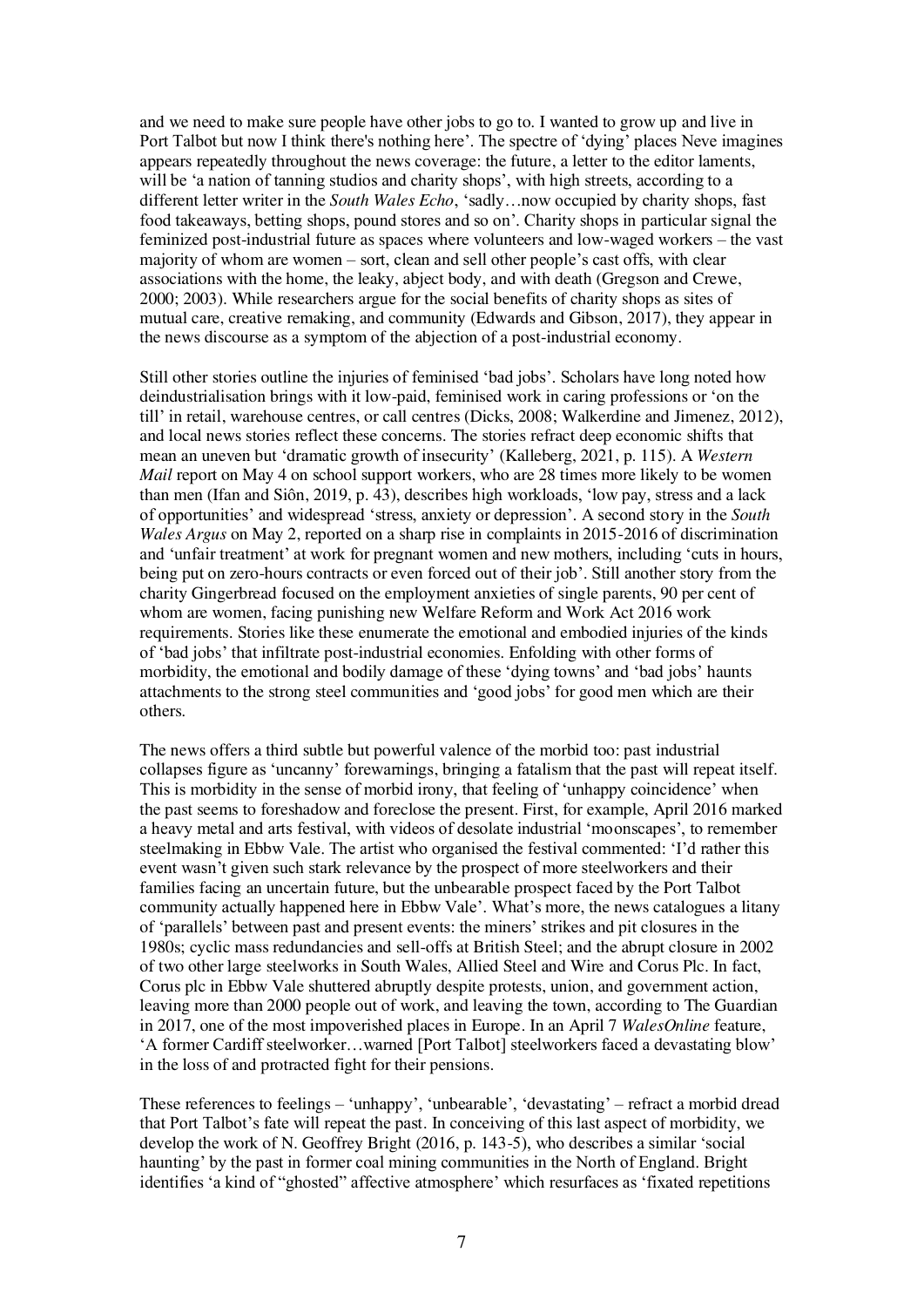in a halted time where the industry and its culture were rapidly being "rubbed out" but, at the same time, were refusing to go'. Stories directly compared Port Talbot to former steeltown Ebbw Vale, where a redevelopment scheme to build a motorsport racetrack, and thereby 'transform' the area with thousands of new jobs, suddenly folded after years of planning. From 'promise' and 'transformation', the project was 'now effectively dead in its current guise', as *WalesOnline* put it on April 6, 'in ruin' according to *ITV.* The failure was 'keenly felt' locally, according to BBC Wales on April 7, and a 'cruel' disappointment all the worse for its familiar aftertaste.

In yet another 'unhappy coincidence', as tycoons competed to buy out Tata's steelworks, the news tracked the abrupt collapse of retailer BHS. Concluding a subsequent government enquiry into BHS 'retail tycoon' Sir Philip Green's mismanagement, which cost 12,000 jobs and emptied the pension schemes of tens of thousands more, *WalesOnline* reported dryly, 'Sir Philip Green says "sorry" to BHS staff, and tells MPs he will "sort" pension scheme'. These feminised retail jobs do not incite the same public political and economic investments as the steelworks: but there is still morbid irony in the bite of "sorry", the shared sense of how little the lives of the workers involved will count, how this fight will likely end, and how people's fates lie in the hands of those who appear to deal with them very casually or carelessly. The morbid dread of all of this public discourse proves warranted: a 1 April 2021 story in the *Daily Mail* reported Liberty Steel thrown into yet another crisis, hunting for 'billions' in funds, with thousands of jobs at stake.

Morbidity in the morbid romance, therefore, takes many forms. It appears in figurative language around job loss, injury, decline and death. It moves as a mood of 'grim' worry about the future. It links morbidity to peoples' literal embodied experiences of impoverishment and indeed to entire deindustrialised places, 'dying' towns filled with nothing but poorly-paid, damaging feminised 'bad jobs'. And it appears as a haunting, morbid sense that the failures and damage of the past will repeat in the present. We argue that these multiple senses of morbidity, however 'heavy' and powerful they might be, in fact gain more political traction in their articulation with romantic discourses of heroic pasts and promising futures. Against this future of graveyards, where is the happy ending promised by the romance as a genre? Enter the billionaire knights, tech unicorns, and 'mumpreneurs'.

### **3. Billionaire Knights, Tech Unicorns and 'Mumpreneurs'**

The coverage invests much of its romantic hopes for the 'rescue' of the steelmaking jobs and the future in entrepreneurship, and particularly the chivalric entrepreneurship of individual wealthy men. Over the course of the crisis, dozens of stories focus on the pasts, plans and evolving promises of wealthy businessmen, such as 'steel tycoon' Sanjeev Gupta, owner of Liberty Steel and potential buyer of Tata Steel. The BBC radio programme *Good Morning Wales* on 18 April reported the meeting of a 'rich man's club' in Brussels to discuss the crisis in steel exports. Commentary features profiles of the likes of Sir Chris Evans and Sir Terry Matthews, Welsh 'billionaire investors', literal Knights of the Realm, sent in shining armour to 'Save Our Steel' and the nation. Even the prospective management buyout group, meeting in secret at Sir Terry Matthews's Celtic Manor resort, calls itself 'Excalibur'. These 'tycoons' are the heroes of the steel crisis, as headlines promise these men will 'rescue', 'save', 'secure', 'assure', and 'promise' ongoing livelihoods. Investing private finance in public hope for a shared, liveable future, these chivalric billionaire heroes 'create' life, a 'boost', 'fresh' hopes, 'regeneration', 'growth', 'transformation', and a 'new dawn'. Such speculative entrepreneurship carries the only hope of a happy ending: 'Unicorns and dragons could yet spur the tech revolution in Wales', as an opinion piece in *WalesOnline* put it on April 20, because 'while the days of manufacturing – as the current steel crisis proves – are almost certainly over, so a unicorn [a tech unicorn, a business valued in the billions] can fill the gap'. From Knights and Excalibur to unicorns and dragons, then, the language of romantic myth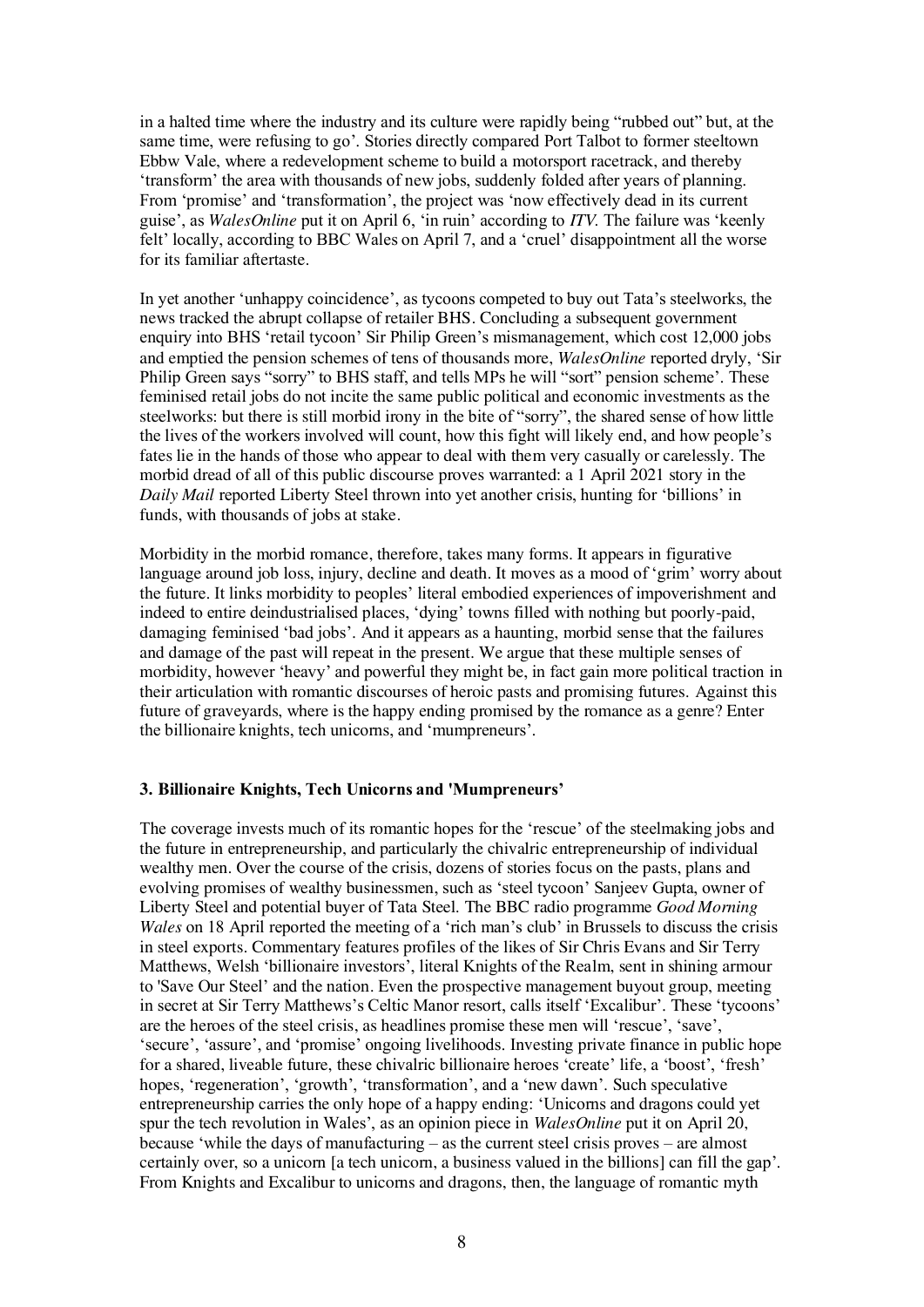reveals deep emotional investment in a fantastical entrepreneurial rescue from the problems of the present.

There is, however, another romantic, if much humbler, entrepreneur who appears in the coverage as a figure of rescue and promise, side by side with these billionaire knights: industrious women who have hustled from disability, near-homelessness, or redundancy, to entrepreneurship, if at a much more modest scale. One such profile features 'young entrepreneur' 19-year-old Bethan White of Pontypool, surrounded by flowers in a brief 7 April story in the *South Wales Argus* about restarting a family florist business after a disabling accident because she could never be happy 'on the sick'. Another features Helen Walbey, who started up a motorcycle scrap yard from her home when an infection threatened her partner and left them nearly homeless and in debt; she features her story to launch a report by the Federation of Small Businesses (FSB) called *Women in Enterprise: the Untapped Potential*. A third profile in *WalesOnline* features Angela Beacham of Ebbw Vale, a 'divorced single mum [who] now runs a successful business after losing her job and reaching "lowest point", wielding a trowel by the flowerbeds of a Welsh castle.

After being made redundant from the printing factory where she had worked for 34 years, Beacham 'found her life "nose-diving" with no income and no idea how to pick herself up again'. Going to the local Jobcentre led to volunteering; volunteering led to a horticultural course; studying horticulture led to starting her own gardening business. She frames her story as a fairy tale renewal, a 'blossoming and blooming', and 'the beginning of my new life, with a "new me" leading it'. The message is pedagogic, buoyant with advice, creating romantic stories of redemption and possibility out of women's 'untapped potential'. Yet even as these stories celebrate all three women, they hint at the arduousness and precarity of such endeavours: debt, chronic pain, multiple jobs 'to make ends meet'. While the mumpreneurs, for example, may have found work they 'love', as Lisa Adkins (2012, p. 637) points out, their labour through loss, disability and risk exemplifies how unemployment has metamorphosed into a state of relentless and perilous 'becoming'.

For all their obvious romance, then, the allure of both the billionaires and the mumpreneurs is tinged with morbidity: the morbid reality of the distance between the promised good life of the lucky few and the immobilized real lives of so many others. In the UK, as anywhere with a similar 'landscape of extreme poverty and wealth', as Jo Littler (2013, p. 55) theorises, 'entrepreneurialism and celebrity rags-to-riches tales become highlighted, or rendered "luminous"'. Offering 'luminous' visions of possibility for liveable livelihoods in difficult times, the romance of these stories lies in the way 'they become publicly visible opportunities to "escape" an otherwise entrenched position of social subordination' (Littler, 2013, p. 55). The mumpreneur complicates the strict gendered contours of the narrative of the morbid romance, by offering an escape hatch: she signals that this late capitalist economy isn't a closed system, where the post-industrial landscape is simply female and dead. The economy here in fact soldiers on, in its precarity. Historically more exposed to precarity (Kalleberg 2021, p. 115) women workers become examples of how to cope with a new normal of violent uncertainty. The mumpreneur matters because she holds open a possibility for reform  $-$  as a symbol of self-reliance par excellence, rising like a phoenix from within the wreckage of a rotting feminised landscape, she holds forth the potential for immanent rebirth through a spirit of go-getting innovation. Developing Angela McRobbie's (2013) formulation, the mumpreneur offers a 'luminous' ray of light and hope for transformation, and an escape route from social death. In her shadows are the emasculated steelmen in need of a Knight's entrepreneurial rescue.

Within these romantic narratives, gendered stories from the past are borrowed and appropriated – via nostalgia – as remnants of the past in the present, in order to serve and sustain the individualism and precarity intrinsic to late capitalism. Model mumpreneurs contrast with the teaching assistants, single mothers and invisible others 'on the sick'. Other,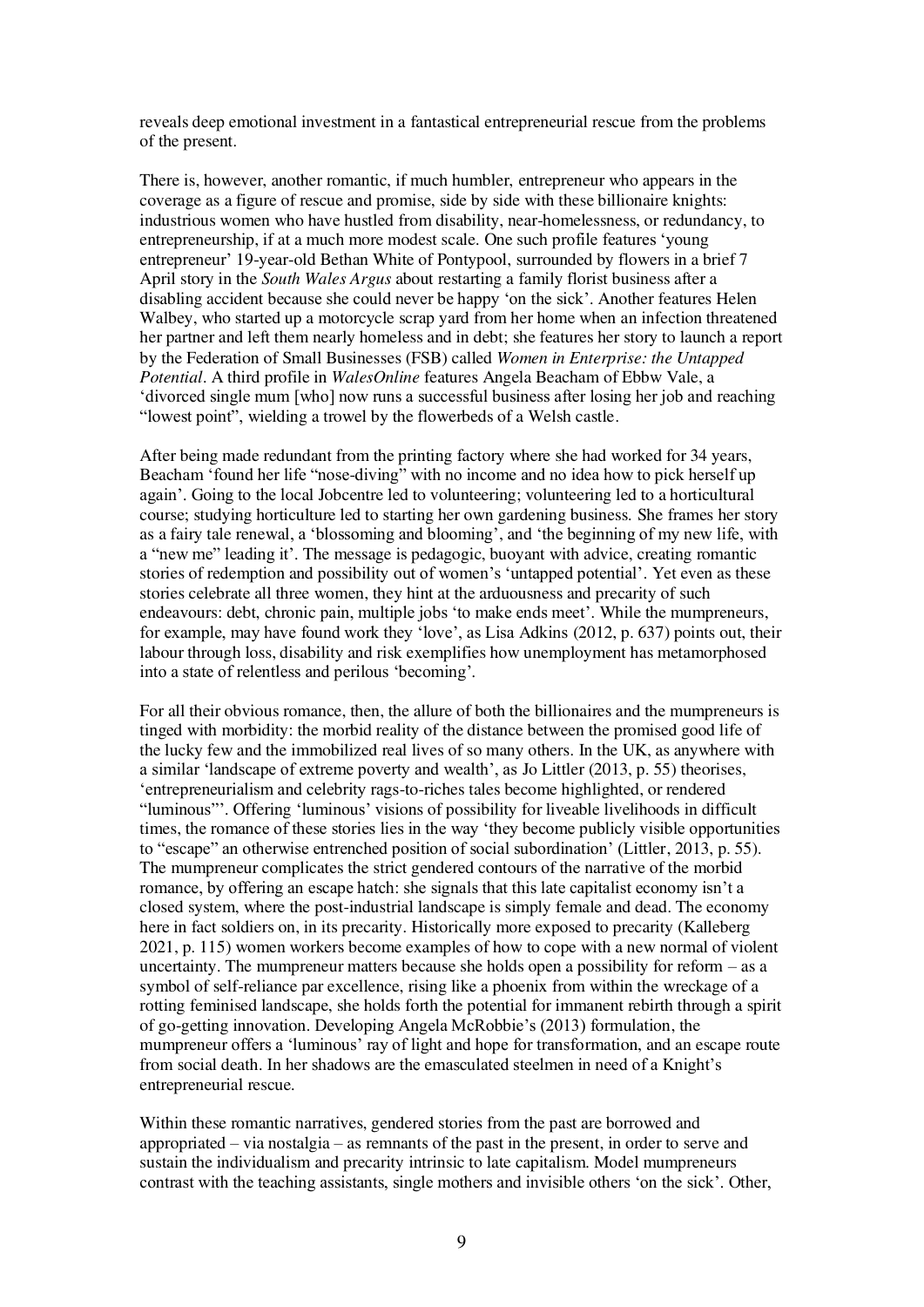less savoury billionaire Knights shadow the luminous ones, such as slippery 'tycoon' Sir Philip Green. And even the brightest Knights of one moment, such as rescuer Gupta in 2016, tarnish over time: five years on, according to *The Guardian*, the collapse of Greensill Capital exposed billions in alleged corruption and money-laundering in the financing of Gupta's Liberty Steel, with the sudden possible loss of 3,000 jobs. Yet invested with longing and hope, shadowed by lived experiences of loss and death, nourished by myth, metaphor, and public feeling, the morbid romance of the good job continues to attach and move us.

#### **Conclusion/Coda**

The morbid romance of the good job we trace here is part of a broad, long, uneven process of 'deterioration' and 'degradation of work' across sectors and around the world over two generations, a trajectory that the Covid-19 pandemic has both complicated and exacerbated (Adamson and Roper, 2019, p. 553; Braverman, 1974; Kalleberg, 2021). Some people's jobs have been severed, lost, or furloughed; some found their jobs newly lethal, but valorised and protected as essential; some jobs continued but in different settings, their demands often intensified; some old 'good' jobs seemed to vanish, obsolete overnight, while other jobs, like delivery drivers, proliferated; and throughout it all, the work of caring for others flared up, freshly visible and never done. At the same time, alternative modes of livelihood 'decoupled' from waged work, such as mutual aid or universal basic income, have flourished alongside uprising, protest, and union organising (Bell, 2021; Kalleberg 2021, p. 217). While these activities have been accompanied by talk of a 'new normal', of reimagining futures that shift rather than repeat the problems of the past, we are reminded of the stickiness and slipperiness of late capitalism's power. As new millions have been thrown into precarity and poverty, and new jobs recovery schemes unfurled by governments, tens of new billionaires have also been minted, as fresh crises fold into entrenched patterns: as Lisa Adkins (2018, p. 2) describes in her book *The Time of Money*, 'households whose debts outstrip the probabilities of repayment, wages that do not cover the costs of life, and work that does not pay are all at issue here'. Thinking with morbid romances helps us to understand how and why attachment to the 'good job' as a rescue from both the everyday grind and acute crises of work persists, and continues to drag in emotional, political, and economic investments and resources of all kinds. While we trace one iteration of a national narrative, the morbid romance of the good job can help unpick other global stories. The work to reimagine work, then, might involve tuning into the emotional social imaginaries that structure how publics envision the future.

i. Unemployment and job insecurity appeared in nearly half of all stories (47.3%, n=708), low wages  $(12.4\%, n=186)$  or underemployment  $(7.1\%, n=107)$ . Therefore, work-related issues dominated (66.8%, n= 1001). No other issue came close: for contrast, 'social welfare and funding cuts' and 'poor economy/infrastructure', appeared in only 24.3% (n=364) and (20.6%, n=308) of stories.

iii. 'Exploring the News Media Narrative on Poverty in Wales' aimed to demonstrate how poverty is represented in the news media in Wales through a content analysis of online, print and broadcast (English and Welsh language) news and to explore how and why poverty coverage is produced in the way that it is through a production study. Eight weeks of coverage from 4th April-15th July 2016 (40

ii. The Wellbeing of Future Generations (Wales) Act 2016 has subsequently put 'decent work' as a priority as part of a commitment to make Wales 'more prosperous, resilient and equal'; 2017 saw the Welsh Government launch the Fair Work Commission.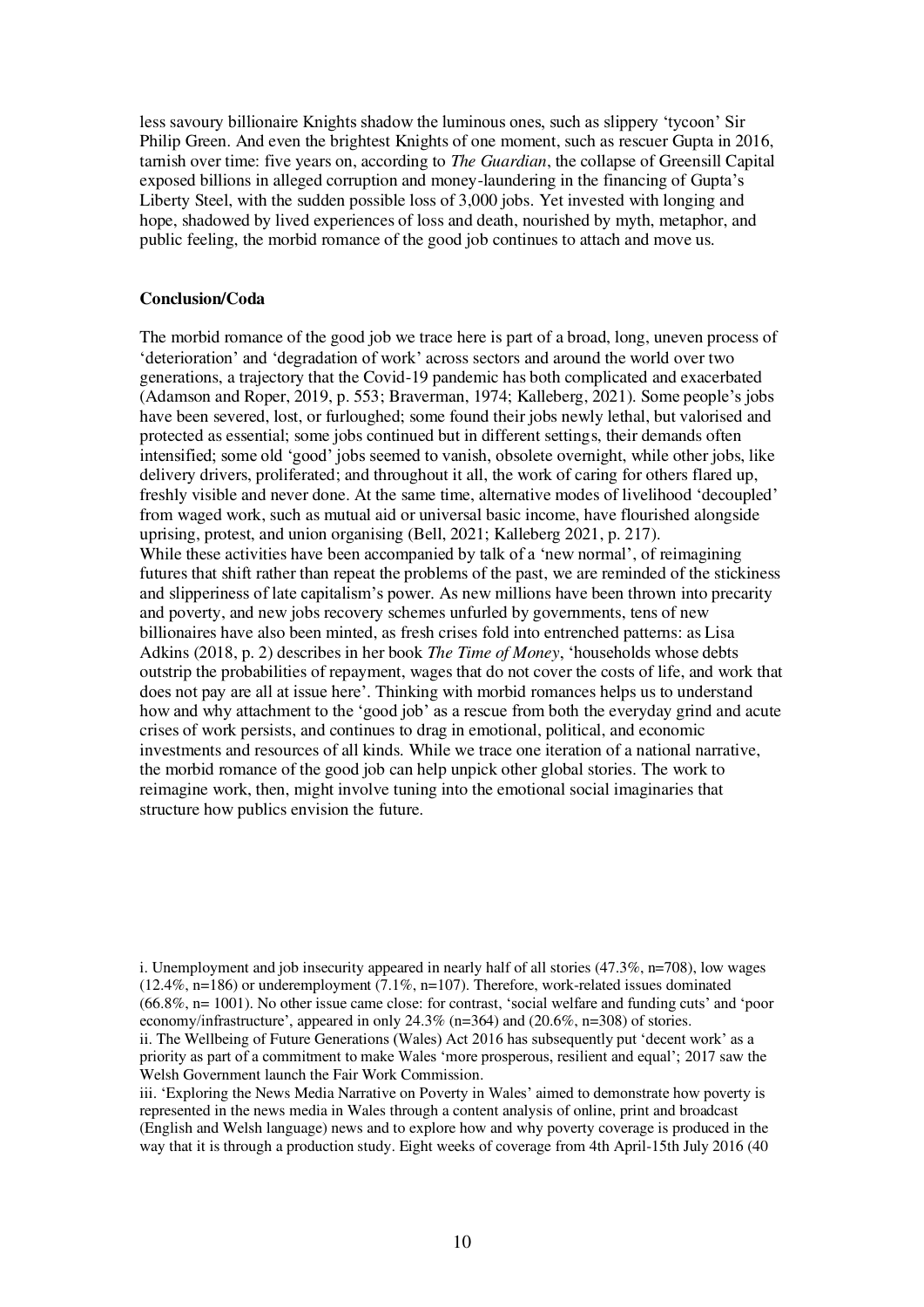days in total) were monitored for all news explicitly relating to poverty, economic inequality, disadvantage, or marginalisation, coding 1498 articles in total (Moore et al. 2018).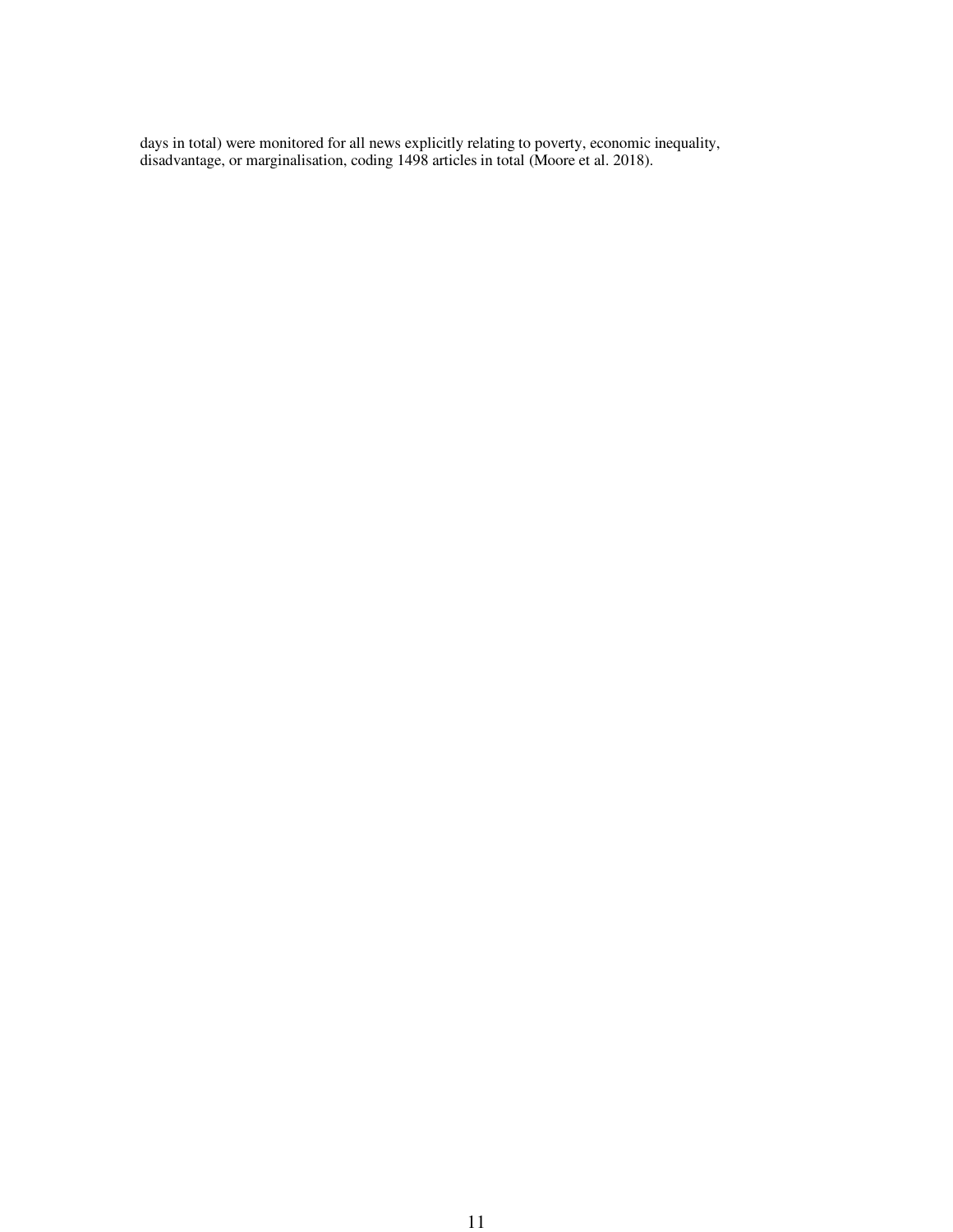#### **References**

- Adamson, M, and I Roper. (2019). 'Good' Jobs and 'Bad' Jobs: Contemplating Job Quality in Different Contexts. *Work, Employment and Society 33*(4)551–59. https://doi.org[/10.1177/0950017019855510.](https://doi-org.abc.cardiff.ac.uk/10.1177/0950017019855510)
- Adkins, L. (2018). *The Time of Money*. Currencies. Stanford, California: Stanford University Press.
- ——— (2012). Out of Work or Out of Time? Rethinking Labor after the Financial Crisis. *The South Atlantic Quarterly 111*(4), doi:10.1215/00382876-1724111
- Adkins, L & Dever, M. (2014). Gender and Labour in New Times: An Introduction, *Australian Feminist Studies*, 29:79, 1-11, doi: 10.1080/08164649.2014.913469
- Ahmed, S. (2004). *The Cultural Politics of Emotion*. Edinburgh, UK: Edinburgh University Press.
- Ahmed, S. (2014). *Willful Subjects*. Duke, NC: Duke University Press.
- Barnard, H. (2018). *Poverty in Wales*. Retrieved from <https://www.jrf.org.uk/file/51053/download?token=0zspuzGI&filetype=briefing>
- Bell, Finn McLafferty. 2021. Amplified injustices and mutual aid in the COVID-19 pandemic. *Qualitative Social Work*. Vol. 20 Issue 1-2, pp. 410–415, 2021.
- Berlant, L. (2011). *Cruel Optimism*. Duke, NC: Duke University Press.
- Braverman H. (1974). *Labor and Monopoly Capital: The Degradation of Work in the Twentieth Century*. New York: Monthly Review Press.
- Bright, N. G. (2016). 'The lady is not returning!': educational precarity and a social haunting in the UK coalfields, *Ethnography and Education*, *11*(2), 142-157, doi: 10.1080/17457823.2015.1101381
- Coleman, R. (2016). Austerity Futures: Debt, Temporality and (Hopeful) Pessimism as an Austerity Mood. *New Formations*. doi:DOI: 10.3898/NEWF.87.5.2016
- Cvetkovich, Ann. (2012). *Depression: A Public Feeling*. Durham, NC: Duke University Press.
- Davies, N., Knight, L., & Turkmen, H. (2017). *Decent Work for Women in Wales: A Sectoral Study*. Retrieved from Wales, UK.: [https://chwaraeteg.com/wp-content/uploads/2019/01/Study-Decent-](https://chwaraeteg.com/wp-content/uploads/2019/01/Study-Decent-Work-for-Women-in-Wales-Oct-2017-report.pdf)[Work-for-Women-in-Wales-Oct-2017-report.pdf](https://chwaraeteg.com/wp-content/uploads/2019/01/Study-Decent-Work-for-Women-in-Wales-Oct-2017-report.pdf)
- Dicks, B. (2014). Participatory Community Regeneration: A Discussion of Risks, Accountability and Crisis in Devolved Wales. *Urban Studies,* 51(5): 959–977.
	- ———. (2008). Performing the Hidden Injuries of Class in Coal-Mining Heritage. *Sociology*, *42*(3): 436– 452 DOI: 10.1177/0038038508088824
		- ———. (2000). *Heritage, place and community.* Cardiff: University of Wales Press.
- Edwards, Delyth and Lisanne Gibson. (2017). Counting the pennies: the cultural economy of charity shopping. *Cultural Trends*, 26 (1): 70-79.
- Gregson, N., Brooks, K., Crewe, L., (2000). Narratives of consumption and the body in the space of the charity/shop. In: Jackson, P., Lowe, M., Miller, D., Mort, F. (Eds.), *Commercial Cultures: Economies, Practices, Spaces.* Berg, Oxford, pp. 101–121.
- Gregson, N. and Crewe, L. (2003). *Second-hand cultures*. Chicago: Berg.
- Hall, S. (1997). *Representation: Cultural Representations and Signifying Practices*. London: Sage, in association with the Open University.
- Ifan, G. and Cian Siôn. (2019). *The Public Sector in Wales: An analysis of recent trends in the public sector workforce and pay bill.* Wales Fiscal Analysis*.*

https://www.cardiff.ac.uk/\_data/assets/pdf\_file/0019/1517041/public\_sector\_june\_final2.pdf

- Dobbernack, J. (2010). 'Things fall apart': social imaginaries and the politics of cohesion. *Critical Policy Studies.* 4(2): 146-163 |
- Kalleberg, A. L. (2021). Precarious Lives: Filling the Gaps. *Contemporary Sociology*, *50*(2), 114-118.

Laclau, E. (1990). *New Reflections on the Revolution of Our Time*. London & New York: Verso.

- Laclau, E., & Mouffe, C. (1985). *Hegemony and Socialist Strategy: Towards a Radical Democratic Politics*. London & New York: Verso.
- Littler, J. (2013). Meritocracy as Plutocracy: The Marketising of 'Equality' Under Neoliberalism. *new formations: a journal of culture/theory/politics*, 80-81: 52-72. doi:10.3898/NewF.80/81.03.2013